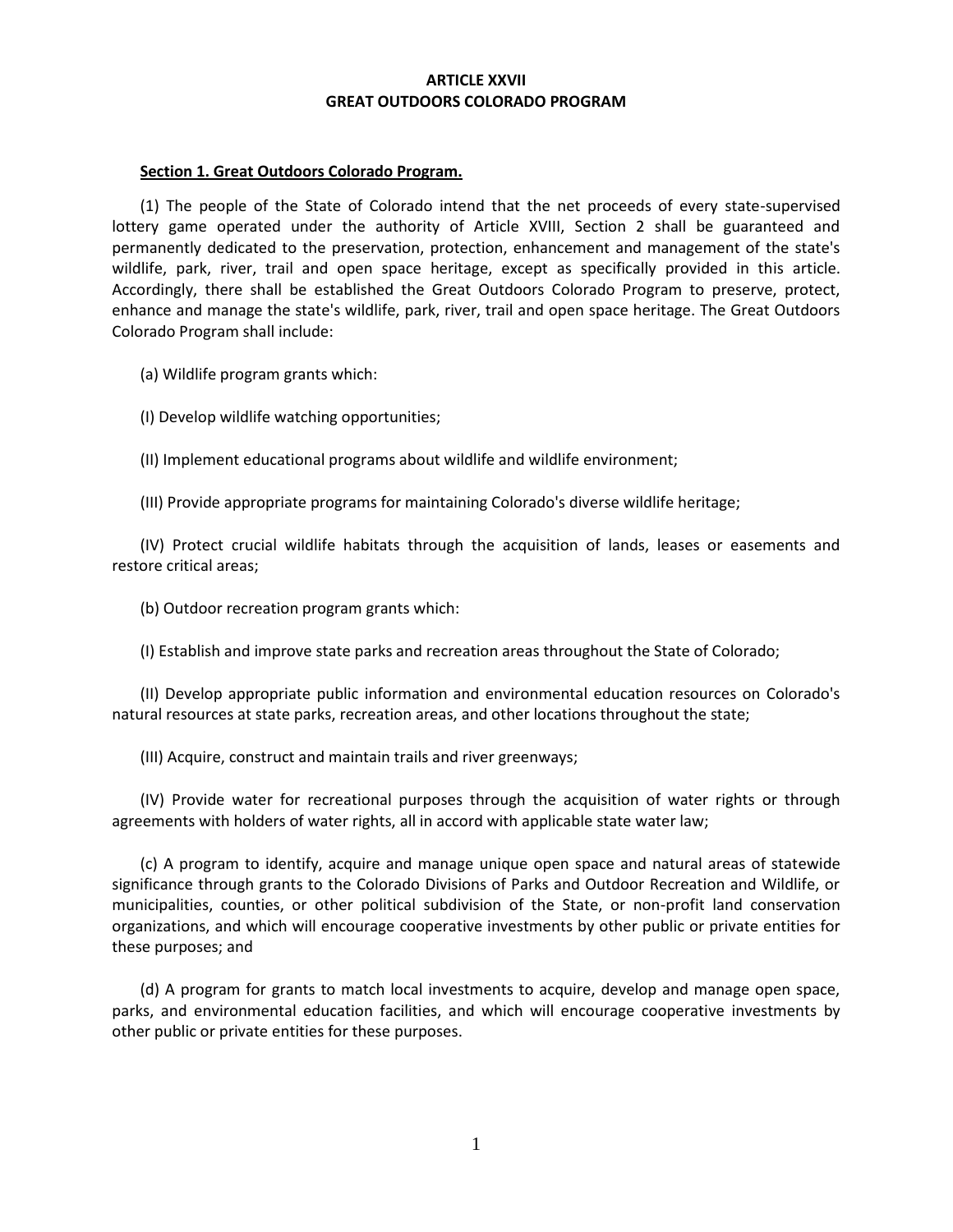# **[Section 2. Trust Fund created.](http://www2.michie.com/colorado/lpext.dll?f=FifLink&t=&l=query&iid=64d16634.48ca8a0b.0.0&q=%5BGroup%20%27coc%20artXXVII-2%27%5D)**

A fund to be known as the Great Outdoors Colorado Trust Fund, referred to in this article as the "Trust Fund," is hereby created and established in the Treasury of the State of Colorado.

# **[Section 3. Moneys allocated to Trust Fund.](http://www2.michie.com/colorado/lpext.dll?f=FifLink&t=&l=query&iid=64d16634.48ca8a0b.0.0&q=%5BGroup%20%27coc%20artXXVII-3%27%5D)**

(1) Beginning with the proceeds from the fourth quarter of the State's Fiscal Year 1992-1993, all proceeds from all programs, including Lotto and every other state-supervised lottery game operated under the authority of Article XVIII, Section 2 of the Colorado Constitution, whether by the Colorado Lottery Commission or otherwise (such programs defined hereafter in this Article as "Lottery Programs"), net of prizes and expenses of the state lottery division and after a sufficient amount of money has been reserved, as of the end of any fiscal quarter, to ensure the operation of the lottery for the ensuing fiscal quarter (such netted proceeds defined hereafter in this Article as "Net Proceeds") are set aside, allocated, allotted, and continuously appropriated as follows, and the Treasurer shall distribute such proceeds no less frequently than quarterly, as follows:

(a) Repealed.

(b) For each quarter including and after the first quarter of the State's Fiscal Year 1998-1999:

(I) Forty percent to the Conservation Trust Fund for distribution to municipalities and counties and other eligible entities for parks, recreation and open space purposes;

(II) Ten percent to the Division of Parks and Outdoor Recreation for the acquisition, development and improvement of new and existing state parks, recreation areas and recreational trails; and

(III) All remaining Net Proceeds in trust to the Board of the Trust Fund, provided, however, that in any state fiscal year in which the portion of the Net Proceeds which would otherwise be given in trust to the State Board of the Trust Fund exceeds the amount of \$35 million, to be adjusted each year for changes from the 1992 Consumer Price Index-Denver, the Net Proceeds in excess of such amount or adjusted amount shall be allocated to the General Fund of the State of Colorado.

(c) to (e) Repealed.

(2) From July 1, 1993, the following sums of money and property, in addition to Net Proceeds as set forth in Section 3(1) above, are set aside, allocated, allotted, and continuously appropriated in trust to the Board of the Trust Fund:

(a) All interest derived from moneys held in the Trust Fund;

(b) Any property donated specifically to the State of Colorado for the specific purpose of benefitting the Trust Fund, including contributions, grants, gifts, bequests, donations, and federal, state, or local grants; and

(c) Such other moneys as may be allocated to the Trust Fund by the General Assembly.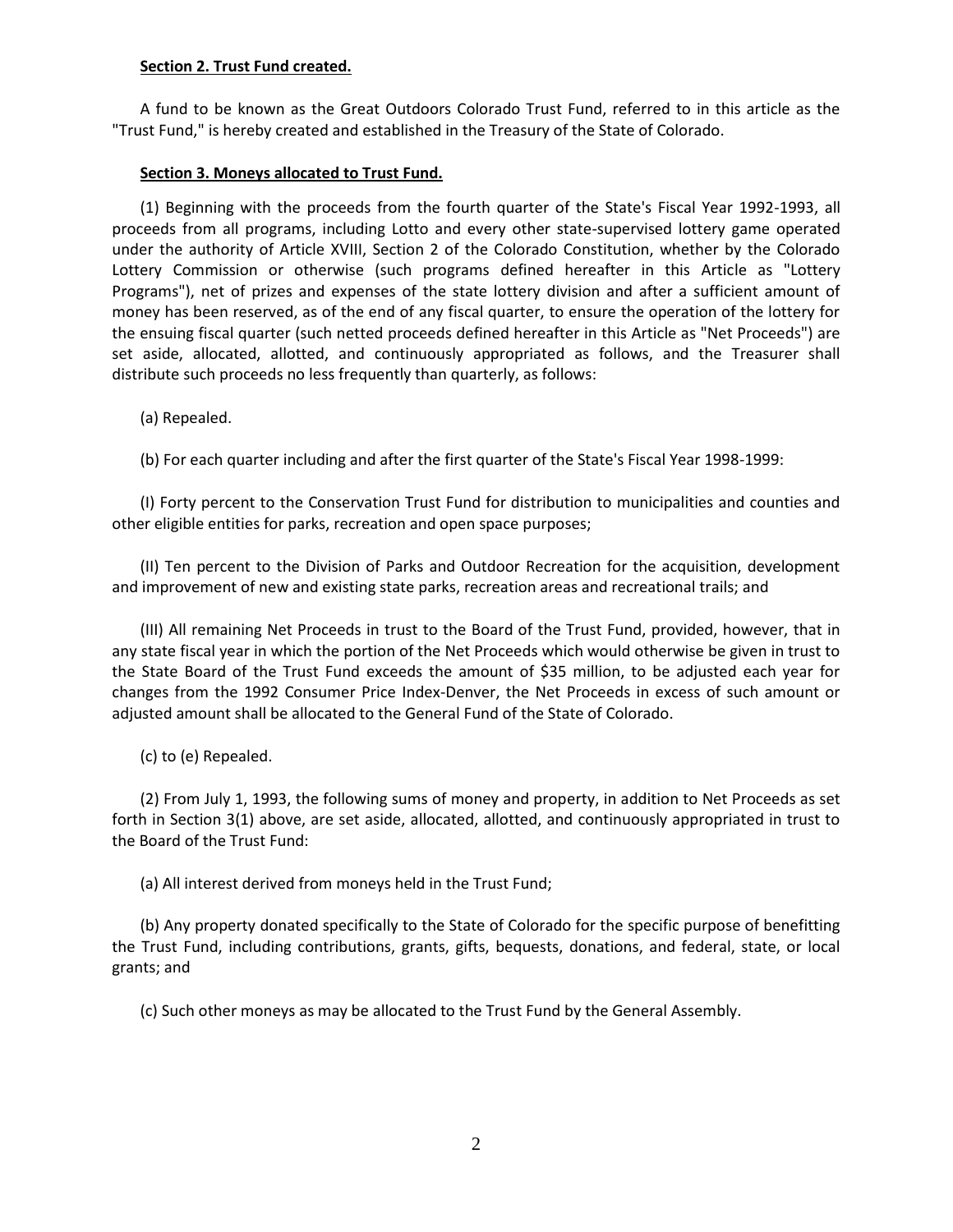#### **[Section 4. Fund to remain inviolate.](http://www2.michie.com/colorado/lpext.dll?f=FifLink&t=&l=query&iid=64d16634.48ca8a0b.0.0&q=%5BGroup%20%27coc%20artXXVII-4%27%5D)**

All moneys deposited in the Trust Fund shall remain in trust for the purposes set forth in this article, and no part thereof shall be used or appropriated for any other purpose, nor made subject to any other tax, charge, fee or restriction.

#### **[Section 5. Trust Fund expenditures.](http://www2.michie.com/colorado/lpext.dll?f=FifLink&t=&l=query&iid=64d16634.48ca8a0b.0.0&q=%5BGroup%20%27coc%20artXXVII-5%27%5D)**

(1) (a) Expenditures from the Trust Fund shall be made in furtherance of the Great Outdoors Colorado Program, and shall commence in State Fiscal Year 1993-94. The Board of the Trust Fund shall have the duty to assure that expenditures are made for the purposes set forth in this section and in section 6, and that the amounts expended for each of the following purposes over a period of years be substantially equal:

(I) Investments in the wildlife resources of Colorado through the Colorado Division of Wildlife, including the protection and restoration of crucial wildlife habitats, appropriate programs for maintaining Colorado's diverse wildlife heritage, wildlife watching, and educational programs about wildlife and wildlife environment, consistent with the purposes set forth in Section 1(1)(a) of this article;

(II) Investments in the outdoor recreation resources of Colorado through the Colorado Division of Parks and Outdoor Recreation, including the State Parks System, trails, public information and environmental education resources, and water for recreational facilities, consistent with the purposes set forth in Section 1(1)(b) of this article;

(III) Competitive grants to the Colorado Divisions of Parks and Outdoor Recreation and Wildlife, and to counties, municipalities or other political subdivisions of the state, or non-profit land conservation organizations, to identify, acquire and manage open space and natural areas of statewide significance, consistent with the purposes set forth in Section 1(1)(c) of this article; and

(IV) Competitive matching grants to local governments or other entities which are eligible for distributions from the conservation trust fund, to acquire, develop or manage open lands and parks, consistent with the purposes set forth in Section 1(1)(d) of this article;

(b) Provided, however, that the State Board of the Great Outdoors Colorado Trust Fund shall have the discretion (a) to direct that any portion of available revenues be reinvested in the Trust Fund and not expended in any particular year, (b) to make other expenditures which it considers necessary and proper to the accomplishment of the purposes of this amendment.

(2) All funds provided to state agencies from the Trust Fund shall be deemed to be custodial in nature, and the expenditure of those funds shall not be subject to legislative appropriation or restriction.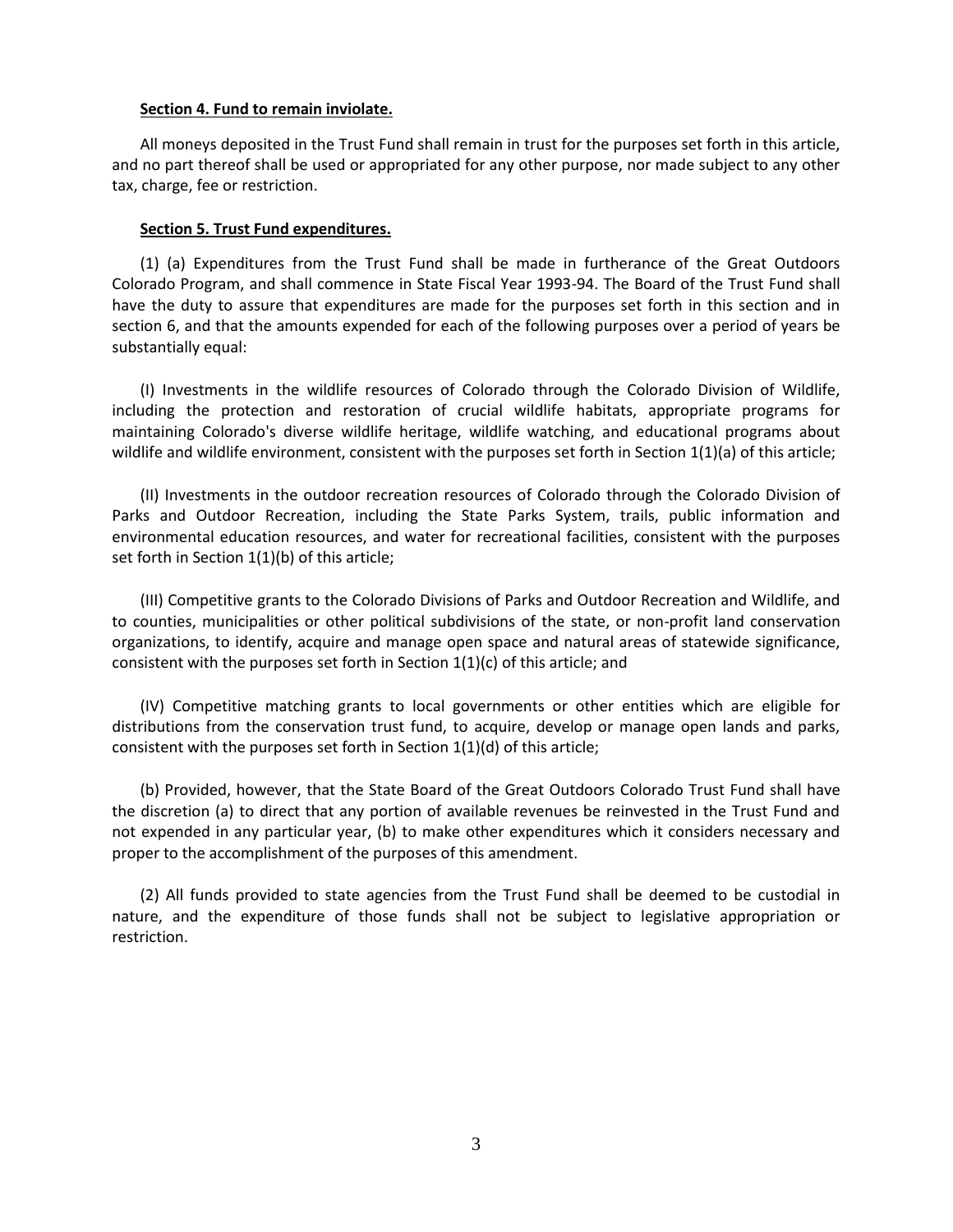### **[Section 6. The State Board of the Great Outdoors Colorado Trust Fund.](http://www2.michie.com/colorado/lpext.dll?f=FifLink&t=&l=query&iid=64d16634.48ca8a0b.0.0&q=%5BGroup%20%27coc%20artXXVII-6%27%5D)**

(1) There shall be established a State Board of the Great Outdoors Colorado Trust Fund. The Board shall consist of two members of the public from each congressional district, a representative designated by the State Board of Parks and Outdoor Recreation, a representative designated by the Colorado Wildlife Commission, and the Executive Director of the Department of Natural Resources. The public members of the Board shall be appointed by the Governor, subject to the consent of the Senate, for terms of four years - provided, however, that when the first such members are appointed, one of the public members from each congressional district shall be appointed for a two-year term, to assure staggered terms of office thereafter. At least two members shall reside west of the Continental Divide. At least one member shall represent agricultural interests. The public members of the board shall be entitled to a reasonable per diem compensation to be determined by the Board plus their actual expenses for each meeting of the Board or a committee of the Board. The Board's composition shall reflect, to the extent practical, Colorado's gender, ethnic and racial diversity, and no two of the representatives of any one congressional district shall be members of the same political party. Members of the Board shall be subject to removal as provided in Article IV, Section 6 of this constitution.

(2) The Board shall be responsible for, and shall have the power to undertake the following actions:

(a) To direct the Treasurer to disburse expendable income from the Trust Fund as the Board may determine by resolution, and otherwise to administer the Trust Fund, provided, however, that the Board shall not have the power to acquire any interest in real property other than (I) temporarily to hold real property donated to it and (II) to acquire leased office space;

(b) To promulgate rules and regulations as are necessary or expedient for the conduct of its affairs and its meetings and of meetings of any committees and generally for the administration of this article, provided, however, that such rules and regulations shall give the public an opportunity to comment on the general policies of the Board and upon specific grant proposals before the Board;

(c) To cause to be published and distributed an annual report, including a financial report, to the citizens, the Governor and the General Assembly of Colorado, which will set out the Board's progress in administering the funds appropriated to it, and the Board's objectives and its budget for the forthcoming year, and to consult with the General Assembly from time to time concerning its objectives and its budget;

(d) To administer the distribution of grants pursuant to Sections  $1(1)(c)$ ,  $1(1)(d)$ ,  $5(1)(a)(III)$ , and 5(1)(a)(IV) of this article, with the expense of administering said grants to be defrayed from the funds made available to the program elements of said sections;

(e) Commencing July 1, 1993, to determine what portions, if any, of moneys allocated to the Trust Fund should be invested in an interest-bearing Trust Fund account by the Treasurer of the State of Colorado, to remain in the Trust Fund and available for expenditure in future years;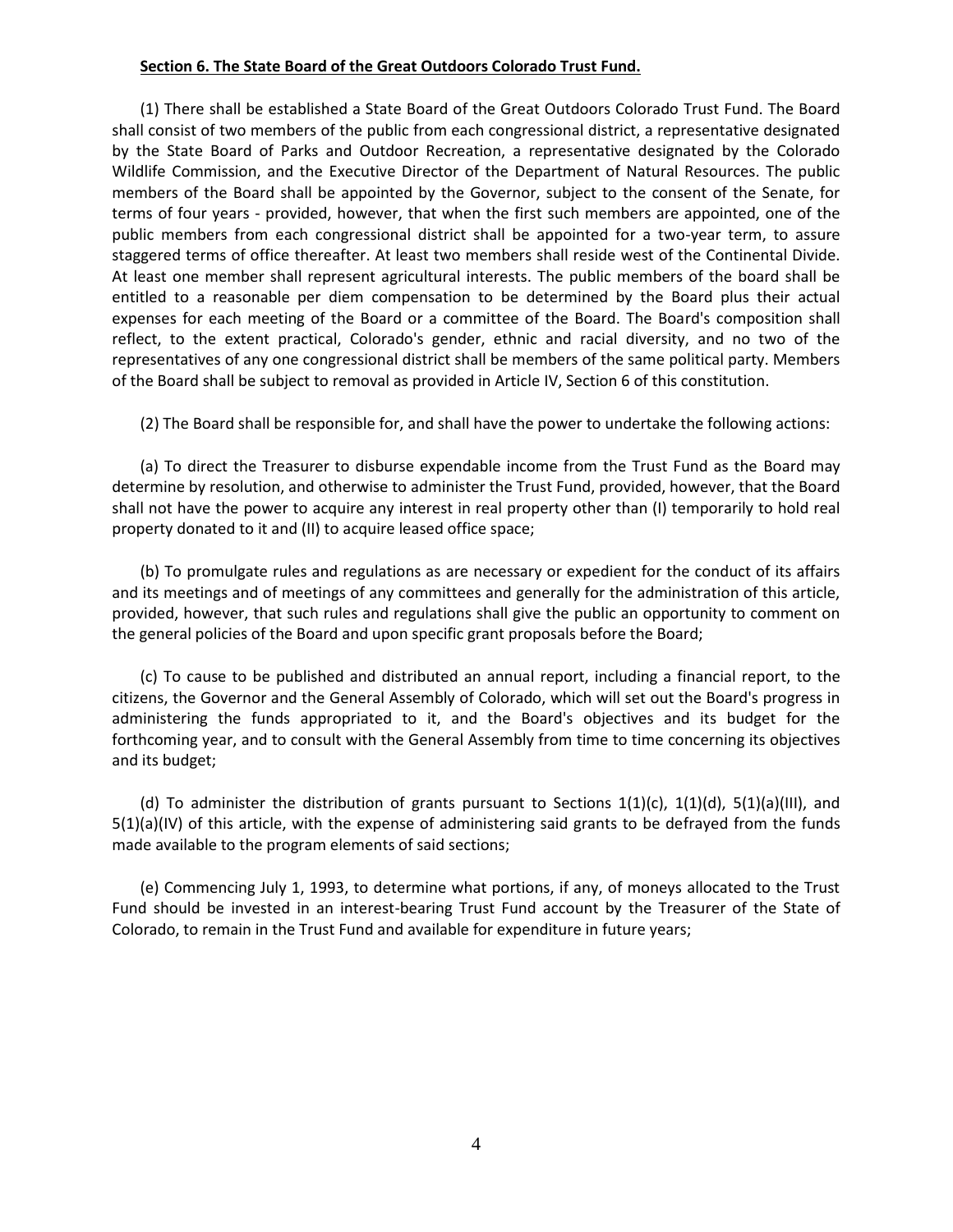(f) To employ such staff and to contract for such office space and acquire such equipment and supplies and enter into such other contracts as it may consider necessary from time to time to accomplish its purposes, and to pay the cost thereof from the funds appropriated to the Board under this article, provided, however, that to the extent it is reasonably feasible to do so the Board shall (I) contract with the Colorado Department of Natural Resources or other state agency for necessary administrative support and (II) endeavor to keep the level of administrative expense as low as may be practicable in comparison with its expenditures for the purposes set forth in Section 1 of this article, and the Board may contract with the State Personnel Board or any successor thereof for personnel services.

(3) The Board shall be a political subdivision of the state, and shall have all the duties, privileges, immunities, rights, liabilities and disabilities of a political subdivision of the state, provided, however, that its organization, powers, revenues and expenses shall not be affected by any order or resolution of the general assembly, except as provided in this constitution. It shall not be an agency of state government, nor shall it be subject to administrative direction by any department, commission, board, bureau or agency of the state, except to the extent provided in this constitution. The Board shall be subject to annual audit by the state auditor, whose report shall be a public document. The Board shall adopt rules permitting public access to its meetings and records which are no less restrictive than state laws applicable to state agencies, as such laws may be amended from time to time. The Board members, officers and directors of the Board shall have no personal liability for any actions or refusal to act by the Board as long as such action or refusal to act did not involve willful or intentional malfeasance or gross negligence.

### **[Section 7. No effect on Colorado water law.](http://www2.michie.com/colorado/lpext.dll?f=FifLink&t=&l=query&iid=64d16634.48ca8a0b.0.0&q=%5BGroup%20%27coc%20artXXVII-7%27%5D)**

Nothing in this article shall affect in any way whatsoever any of the provisions under Article XVI of the State Constitution of Colorado, including those provisions related to water, nor any of the statutory provisions related to the appropriation of water in Colorado.

#### **[Section 8. No substitution allowed.](http://www2.michie.com/colorado/lpext.dll?f=FifLink&t=&l=query&iid=64d16634.48ca8a0b.0.0&q=%5BGroup%20%27coc%20artXXVII-8%27%5D)**

The people intend that the allocation of lottery funds required by this article of the constitution be in addition to and not a substitute for funds otherwise appropriated from the General Assembly to the Colorado Department of Natural Resources and its divisions.

#### **[Section 9. Eminent domain.](http://www2.michie.com/colorado/lpext.dll?f=FifLink&t=&l=query&iid=64d16634.48ca8a0b.0.0&q=%5BGroup%20%27coc%20artXXVII-9%27%5D)**

No moneys received by any state agency pursuant to this article shall be used to acquire real property by condemnation through the power of eminent domain.

### **[Section 10. Payment in lieu of taxes.](http://www2.michie.com/colorado/lpext.dll?f=FifLink&t=&l=query&iid=64d16634.48ca8a0b.0.0&q=%5BGroup%20%27coc%20artXXVII-10%27%5D)**

Any acquisitions of real property made by a state agency pursuant to this article shall be subject to payments in lieu of taxes to counties in which said acquisitions are made. Such payments shall be made from moneys made available by the Trust Fund, and shall not exceed the rate of taxation for comparable property classifications.